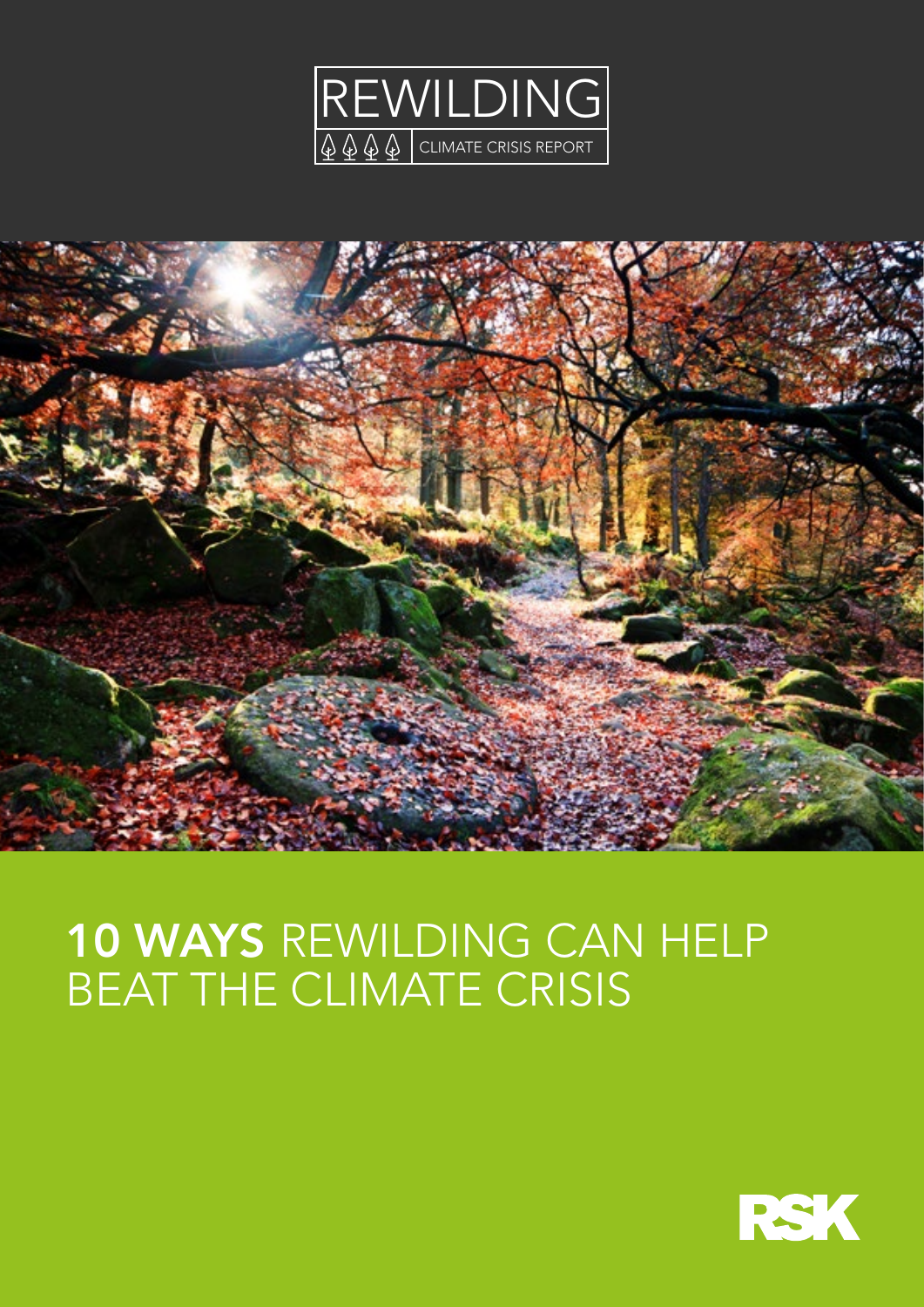

## IN THE UK ALONE, 15% OF SPECIES ARE AT RISK OF VANISHING FOREVER

In November 2021, the UK is hosting COP26, so all eyes will be on us as we seek to deliver against our climate commitments and recover from the coronavirus pandemic.

However, we are also living in the midst of the sixth, and most devastating, mass extinction event the world has ever seen, with the current rate of extinction between one hundred and one thousand times higher than the pre-human background rate.1 In the UK alone, 15% of species are at risk of vanishing forever.<sup>2</sup>

As we seek to adapt to climate change and sustain our society, we can no longer treat nature and its resources as expendable. We all rely on the 'ecosystem services' provided by a healthy environment to thrive, so it is in all of our interests to make sure we turn the tide on the environmental degradation that has gone on for far too long. Restoring natural habitats through 'rewilding' not only enhances biodiversity, as it enables threatened species to recover, but it also provides numerous other benefits, from cleaning up our water and reducing flooding to removing damaging carbon dioxide from the atmosphere and regulating the climate.

The World Economic Forum estimates that nature is responsible for half of global GDP (\$44 trillion) and that shifting to a nature-positive economy in key sectors could create 395 million jobs by 2030.³ Restoring nature isn't just altruistic – it makes sound economic sense too.

## Why does Britain need to rewild? 4

Britain is one of the most ecologically depleted nations on earth. Once, species like bears and wolves roamed wild but we've seen populations of our most critical species plummet by 60% since 1970.5

Agricultural intensification, ever expanding urban development and an increasingly polluted environment have all taken their toll on our biodiversity, with economic development leading to a hugely depleted landscape largely devoid of birdsong and the hum of insects.

While global average forest cover is 31% and the European average is 37%, ours is just 13.2%. What's more, just 7% of Britain's native woodlands are "in good ecological condition",<sup>6</sup> putting further strain on biodiversity and limiting muchneeded public access to green space.

While our countryside might appear green, around 70% of it is either arable or agriculturally improved grassland with limited biodiversity.

In 2017, the UK government set the target of reaching net-zero emissions by 2050 and earlier this year committed to cutting emissions by 78% by 2035.7 Making the shift to renewable energy and low-carbon technology will of course help us get closer to that point, but harnessing natural assets is the missing piece of the jigsaw puzzle. For the UK to deliver against its climate targets, government and business alike must understand how our natural environment is inextricably linked to the climate and must proactively work to restore it.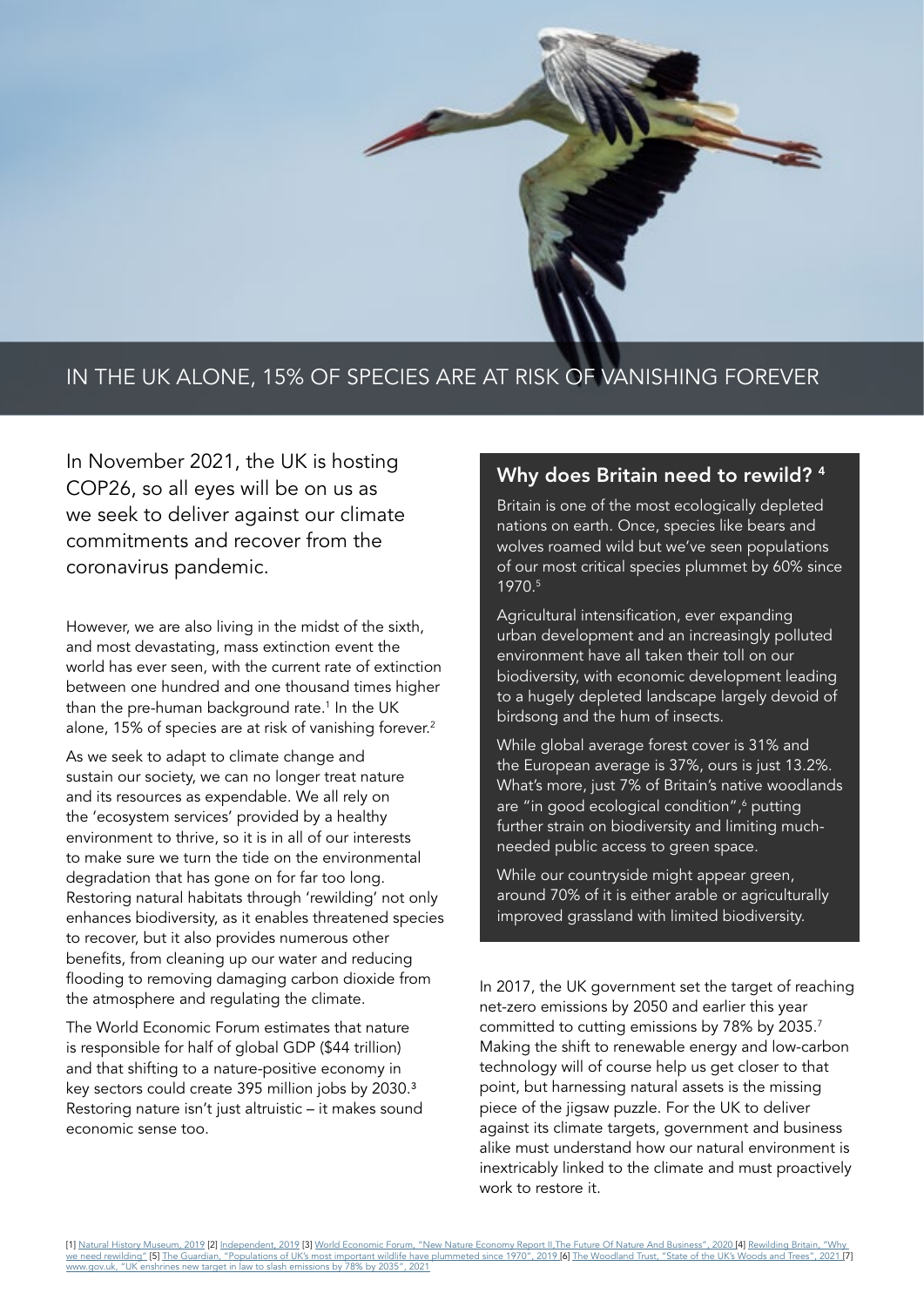

## COMMON MYTHS ABOUT REWILDING

There is currently great interest in rewilding and nature-based solutions but there are many misconceptions around.

## Myth 1: Rewilding is all about reintroducing large predators

In fact, few rewilding schemes in the world involve the introduction of large carnivores such as wolves or bears. There is an argument to say that the loss of these apex predators is one of the drivers of ecosystem damage. When there are no predators, the number of herbivores, such as deer and rabbits, can rise too high, damaging some of the habitats that they feed on through overgrazing. However, this isn't easy to fix by simply returning wolves to the wild. Such species need huge areas of wilderness to roam across and our landscape in the UK would be unable to support a viable population. Although we may try to introduce species that have been lost, such as water voles, this is not the main function of rewilding.

## Myth 2: Rewilding can only be done on a huge scale

The aim of restoring ecosystems is to have natural habitats that are bigger, better quality and more joined up. So yes, there is a place for the big iconic rewilding sites, such as those we see at Knepp Castle or Alladale in the Scottish Highlands. However, long

and narrow green corridors that link bigger sites, such as along our transport or energy infrastructure, would be incredibly valuable. Just as important, however, are the small 'stepping-stone' sites that act as links for wildlife to move through the countryside. One example is WildEast in East Anglia, where anyone can pledge to rewild 20% of their garden, churchyard, schoolyard or farm to contribute to an effective regional network. In fact, we need a wide diversity of types and sizes of site.

## Myth 3: Rewilding will result in dense forest cover

There are lots of advocates for 'pure' rewilding: when people don't interfere at all and let natural processes take over. Over time, land left to nature in the UK will scrub over and will develop into woodland. While we certainly need more woodland cover to tackle the climate crisis, we live on a small island and we need to compress a lot of land uses into a finite amount of space. If we take this as the only standard for rewilding, then we will miss out on lots of opportunities to benefit both wildlife and people. The key lies in spatial planning: identifying the wilderness areas where nature can take control but also taking every opportunity to deliver real benefits to nature alongside healthcare, education, transport and growing our food. This shouldn't be a polarised debate between rewilding and conservation management; it's a spectrum of solutions.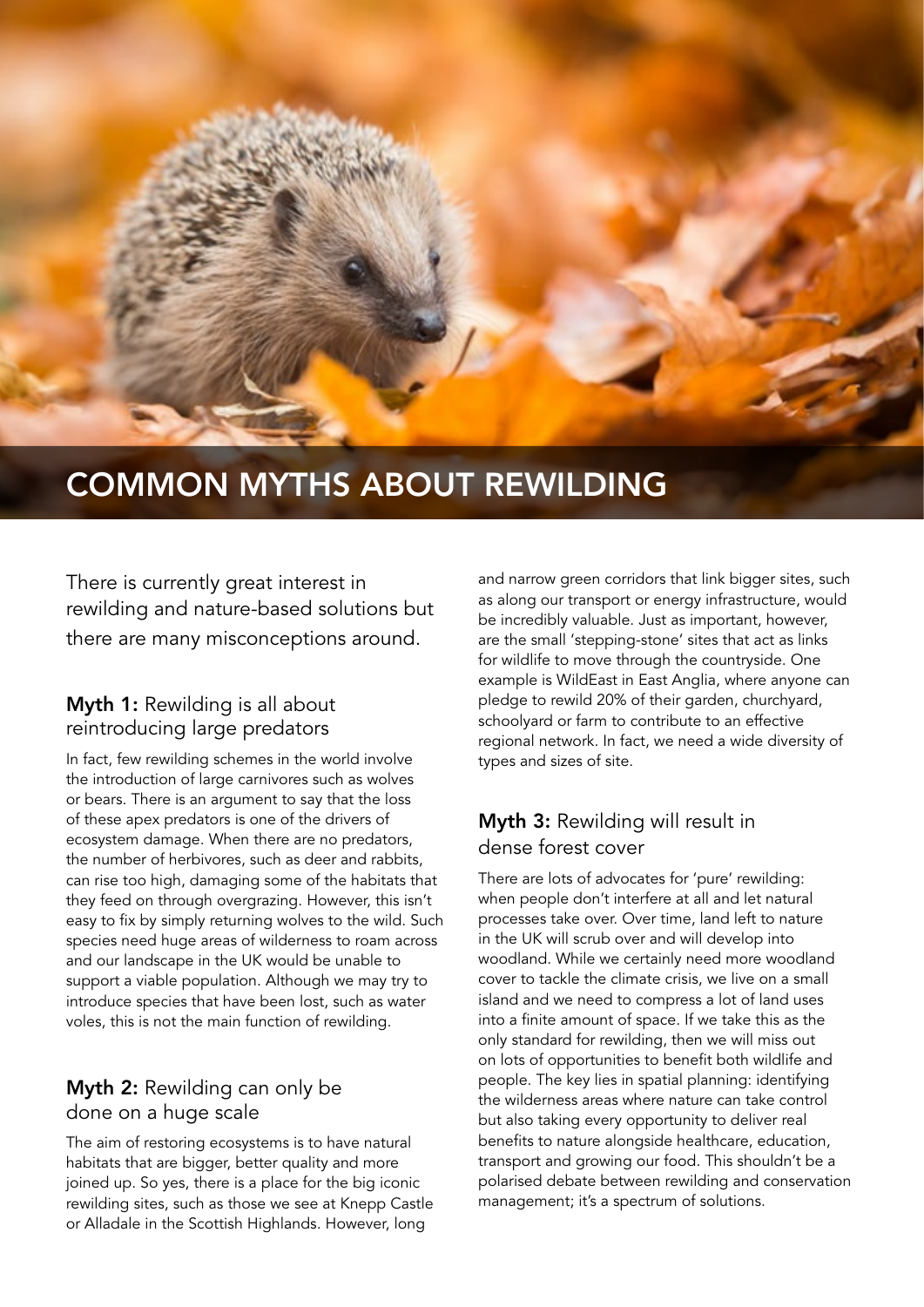

## TOP TEN REWILDING GOALS

A focus on restoring habitats and enhancing biodiversity, whether or not we call it rewilding, is providing a solution to many of society's environmental and economic problems. From improving air and water quality and reducing flood risk to sequestering carbon and improving our well-being through the restoration of wild habitats, rewilding our landscapes provides so many benefits.

## 1. GREENING OUR TOWNS AND CITIES

Rewilding isn't just for the countryside. We can use the same principles to bring life back to our towns and cities.

#### THE BROADMARSH TRANSFORMATION, NOTTINGHAM

#### The challenge

Centuries of industrial growth have cemented Nottingham's status as the economic and cultural anchor of the East Midlands region, with an estimated urban population of nearly 800,000. Unfortunately, all this growth has also transformed the city's environs, shifting a once-verdant wetland to a landscape of grey concrete.

As a result, many of the region's native species have vanished from the city, flora and fauna alike. The reed warbler's distinctive 'churr' can be heard in the reedbeds of the surrounding countryside but it has been silenced in the city of Nottingham itself. In the past, the pale purple heads of the Nottingham spring crocus grew wild all along the banks of the River Trent; now the blooms are rare in the city, growing in just three colonies on the edge of University Park.

The ousting of nature from Nottingham has had a negative impact on the city's human residents

too. Research shows<sup>8</sup> that the human brain is wired to seek natural environments: trees and grass, for example, send a primal signal that a place is habitable, with plentiful food and shelter. Without access to green space, city-dwellers are more likely to suffer from mental illnesses including depression, anxiety and insomnia.

A nature deficit can also have developmental consequences, both physical and mental, on young people. "Indoor parenting" has been labelled as a major cause for the significant climb in youth obesity, self-harm and mental health disorders in the UK over the last three decades. US researchers have found that an environment-based education – focused on getting children to learn outside the classroom, in nature and the community – has significantly helped children to develop skills in problem-solving, critical thinking and decision-making. Engaging with nature also leads to reduced stress; lower blood pressure; improved cognitive functions; enhanced mental stamina and focus; decreased violence and criminal activity; and increased learning rates.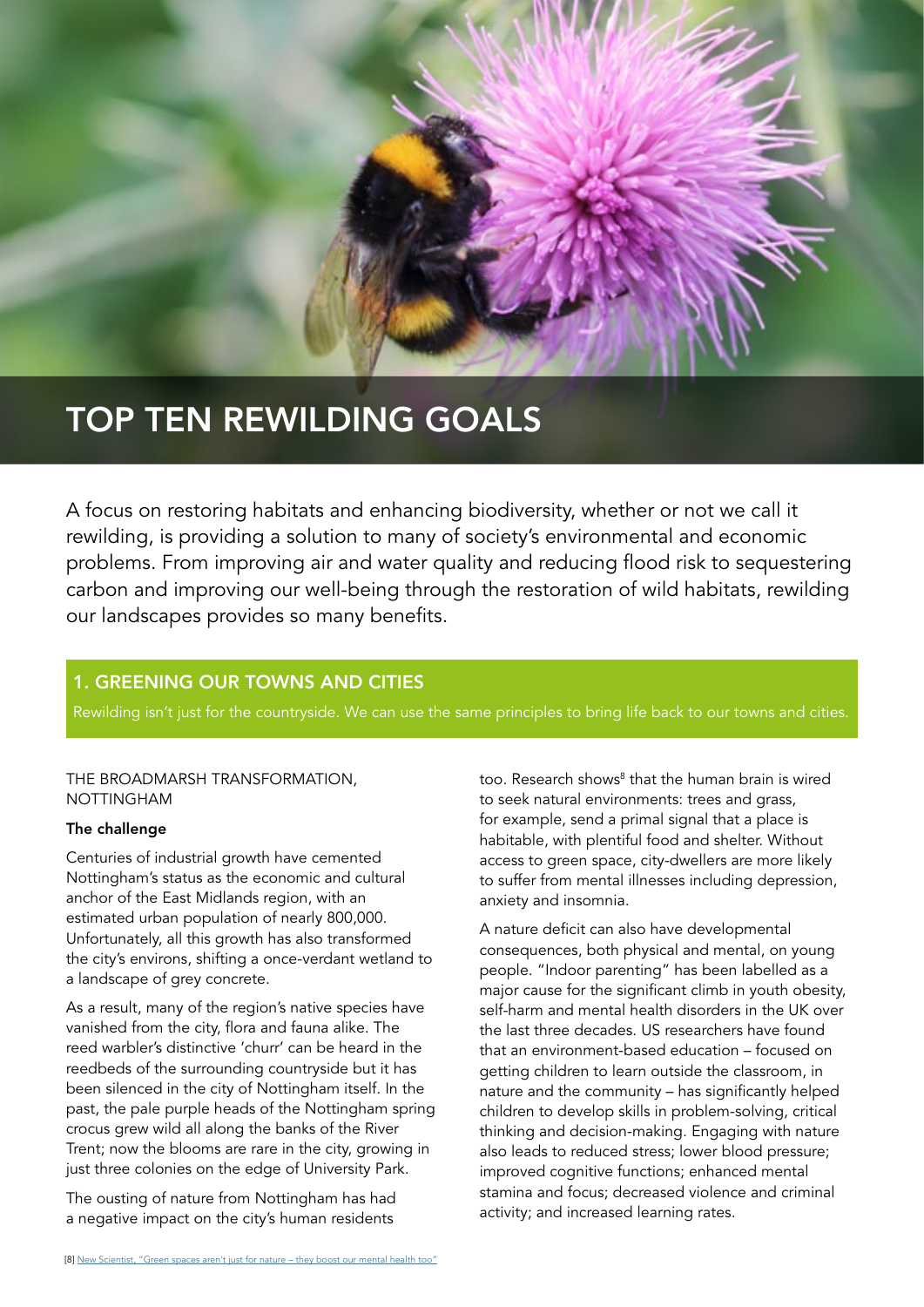

#### The solution

In December 2020, the Nottinghamshire Wildlife Trust unveiled a plan to bring nature back to the city's Broadmarsh Centre,<sup>9</sup> replacing a notoriously bleak shopping hub with a natural green space. And in July 2021, award-winning urban designer Thomas Heatherwick signed on to lead the project.

The new space will draw inspiration from centuriesold city maps and will resurrect pedestrian routes that have become obstructed over time. This will increase Nottingham's connectivity to Sherwood Forest beyond, the legendary home of the city's folk hero Robin Hood.

The rewilding project at Broadmarsh is part of a larger movement for green growth across the UK, a goal the trust hopes will be subsidised by the government, which has earmarked £12 billion to fund projects that support a "green industrial revolution". Though the trust's vision was initially met with resistance from Nottingham City Council, an outpouring of public support for the new green space pushed the project forward and planning is now under way.

#### The benefits

Nottingham has set an ambitious goal for itself: to become the UK's first carbon-neutral city, a goal it is working to deliver by 2028.10 Currently, however, the city comes in 18th in the UK's green city rankings. The Nottinghamshire Wildlife Trust hopes that its rewilding project in Broadmarsh will provide a significant step in the right direction towards rebuilding the city's biodiversity and meeting its emissions reduction target.

It is anticipated that there will be further benefits from Nottingham's new green space:

- improved health and developmental outcomes for the city's residents
- the reintroduction of native species to the local ecosystem
- increased pedestrian mobility and connectivity to surrounding areas
- opportunities for outdoor communal gatherings
- new spaces for urban farming, including in the city's centuries-old cave system
- increased economic viability of businesses in the area and a possible spike in new investors.

Greening our cities, towns and other urban spaces will be a key component of the green revolution, not only because of the carbon and biodiversity benefits it will bring but also, critically, as it connects urban populations with nature. This will bring well-being benefits and an understanding of the importance of preserving and restoring our natural habitats and species.

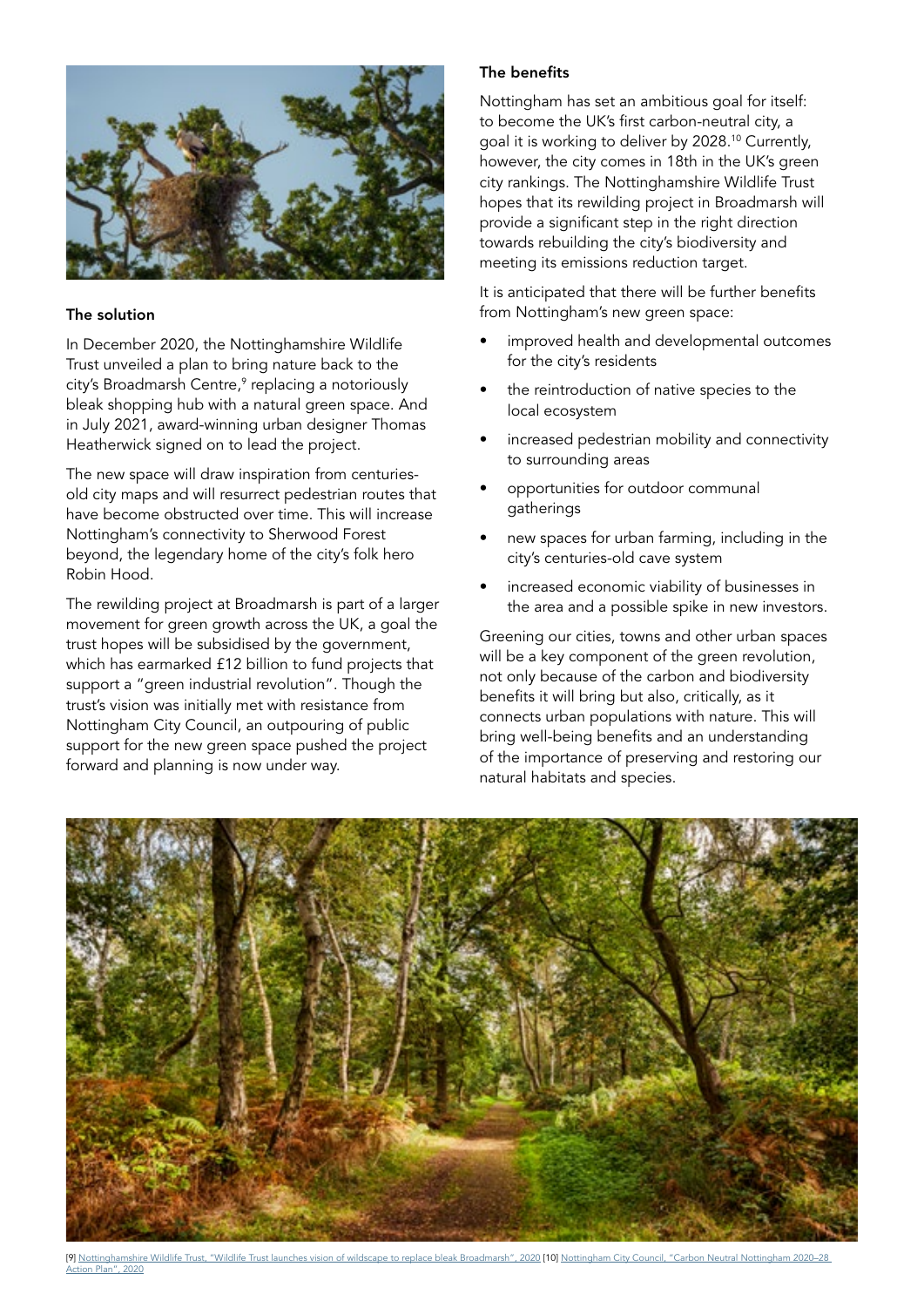## 2. NUTRIENT NEUTRALITY AND HOUSING DEVELOPMENT

Rewilding and habitat creation can be used to offset the impacts of development while enhancing the environment for people.

#### THE SOMERSET LEVELS AND MOORS

#### The challenge

Certain nutrients (especially phosphorous and nitrogen) deriving from wastewater and agricultural intensification can be damaging as they flow through waterways and into the sea. This can result in an increased nutrient burden within the water (known as eutrophication) leading to a significant growth of algae and other aquatic plants. This can prove extremely disruptive to biodiversity, as a wide variety of plant and animal species are outcompeted by the vigorous growth.

In 2018, the European Court of Justice ruled that no further nutrient loading would be allowed on sites designated for nature conservation if they were already in an unfavourable condition.<sup>11</sup> This means that developers in areas with nutrient-rich water must mitigate the risk of eutrophication and maintain a nutrient-neutral environment.

Achieving nutrient neutrality has become an evergrowing problem for housing developers across the country. In August 2020, Natural England advised district authorities that the high levels of phosphorus were degrading the Somerset Levels and Moors, which resulted in the approval of over 11,000 new houses being halted.<sup>12</sup> Now, developments for new homes, by law, must demonstrate that they will be nutrient neutral, or that sufficient mitigation could be put in place to make them nutrient neutral.





#### The solution

In order for housing development to be considered nutrient neutral, anything that could result in nitrates and phosphates entering the soil or watercourses is only permissible if the equivalent levels of nutrients are removed from the system elsewhere. This could either be done by, for example, taking a pollution source out of use, such as closing a pig or dairy farm, or by intercepting nutrients before they can enter the watercourses through habitat creation such as woodland or constructed wetland.

On the Somerset Levels, a variety of green solutions have been developed.

Nutrient neutrality woodland

- Eight hectares of woodland would offset the nutrients from approximately 24 new homes.<sup>13</sup>
- The woodland can also be used for other purposes, such as for timber or for biodiversity offsets.

Nutrient neutrality constructed wetland

- For newly built homes on agricultural land, it will be possible to balance some of the nitrates and phosphates originating from the development with the reduction created by taking agricultural land out of production. The residual nitrates and phosphates will have to be removed by passing outfalls through a specifically designed reed bed system or constructed wetland.
- Constructed wetlands are designed for the treatment of wastewater, as habitat creation or both, and have proven highly effective in both phosphate (95%) and nitrate (85%) removal.
- Just 0.5 hectares of constructed wetland would offset the nutrients from approximately 24 new homes.<sup>14</sup>
- Wetlands offer one of the best nitrogen, phosphorus and potassium (NPK) fertiliser removal rates, by area.

[Neutrality"](https://southwest-environmental.co.uk/further info/agricultural_consultants/nutrient_neutrality.html) [14] [ibid](https://southwest-environmental.co.uk/further info/agricultural_consultants/nutrient_neutrality.html)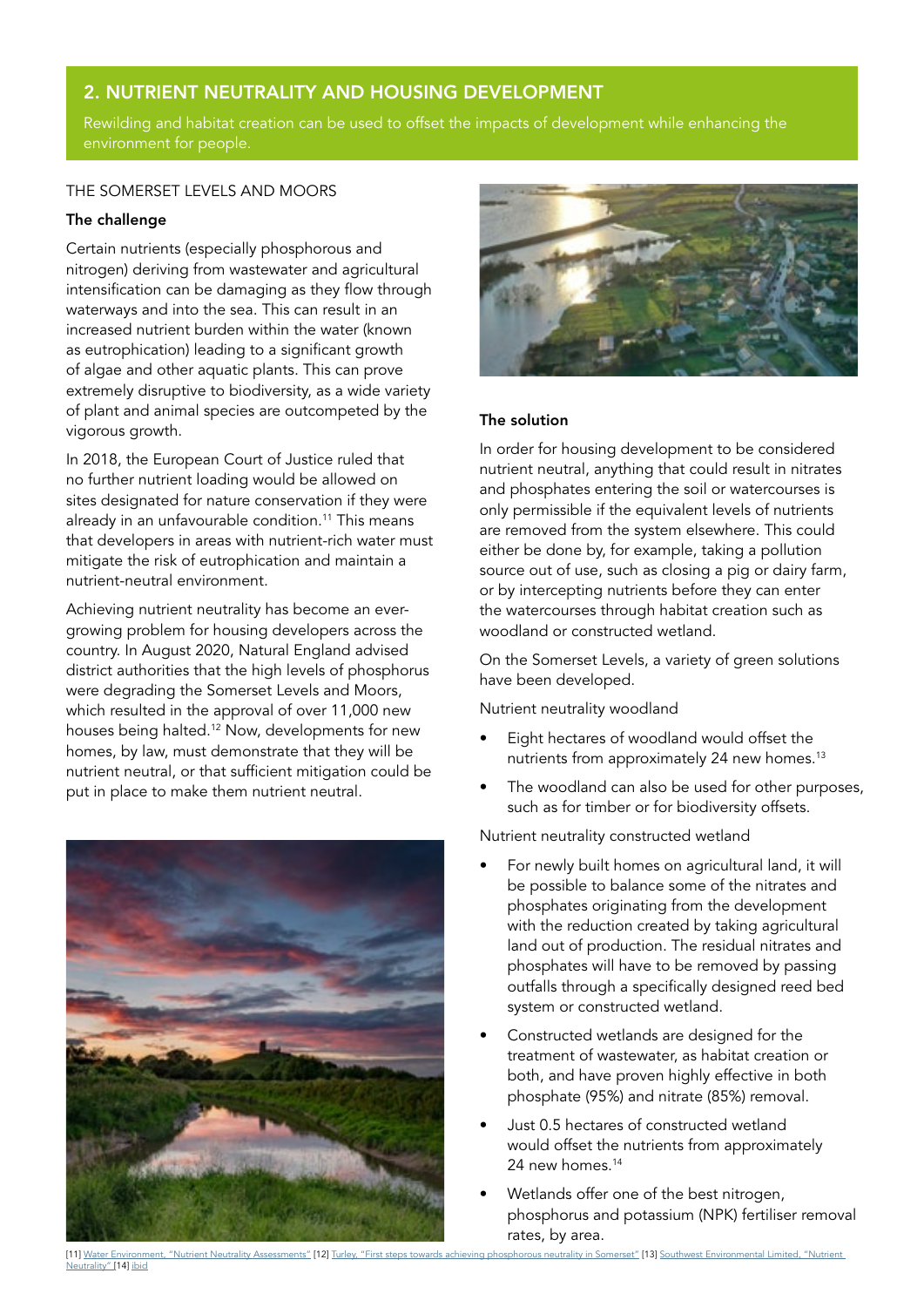#### The benefits

Not only does the 'green' solution to eutrophication improve the status of our watercourses while allowing essential housing development to progress with minimal environmental damage, but it also has numerous additional natural capital benefits:

- creating wetland habitat to remove nutrients is extremely beneficial for biodiversity (especially if a variety of habitats are created)
- it provides invaluable flood storage, often in lowlying areas where flood risk is a key concern
- wetlands are often very attractive places to visit as they provide excellent opportunities for birdwatching and other recreational activities
- on top of that, wetland habitat is very good at sequestering carbon.

In many cases, it should be possible to consider the economic value of these additional natural capital benefits and to secure funding for their delivery. For example, the wetland habitat creation could be part of a biodiversity and/or carbon offsetting scheme, or the improvement in water quality could be partfunded by the local water company in lieu of costly water treatment.

While resolving the impasse over housing in the vicinity of sensitive designated sites is clearly important, the bigger picture here is the wider status of our watercourses and water bodies. We cannot continue to pump nutrients into our aquatic habitats, whether through agricultural fertilisers or sewage water, without dramatically affecting the delicate balance and losing the more sensitive, pollutionintolerant species. Cleaning up watercourses after the event is all very well, but what we really need to do is to avoid such high levels of nutrients entering the system in the first place.

### 3. RESTORING OUR DAMAGED PEATLANDS

Peatlands are one of nature's most effective carbon sinks. Schemes that focus on restoring peat may not be typically considered to be rewilding, as significant intervention can be necessary to re-wet damaged peat, but they can deliver a range of carbon and biodiversity benefits.

#### GARRON PLATEAU BOG RESTORATION PROJECT

#### The challenge

One of the most significant emitters of carbon dioxide is degraded peat. Huge areas of peatland have been damaged in recent decades, either by extraction, by burning or by draining. This has had knock-on effects on biodiversity, water quality and flooding.

In Northern Ireland, approximately 1% of peatlands have been restored in the past 30 years but there is clearly a huge amount still to be done.

#### The solution

In Northern Ireland, the Department of Agriculture, Environment and Rural Affairs (DAERA) has committed to a number of initiatives to support the restoration of peatland habitats and ecosystems across the country.

The Garron Plateau peatland is the most extensive area of intact blanket bog in NI. The area is a European designated special area of conservation, as it is the only site in NI to contain the priority species marsh saxifrage and bog orchid. The Garron Plateau is also the catchment area for the Dungonnell Reservoir, owned by NI Water, that supplies drinking water to the Ballymena and Moyle areas (about 37,000 homes).<sup>15</sup>

Overgrazing and artificial drainage have caused the degradation of the peatland. So far, 15 km of drains have been blocked, restoring 72 hectares of blanket bog. The project is aiming to restore an additional 444 hectares of peatland by blocking 41 km of artificial drainage channels by the end of 2021.16

A new Nature for Climate Peatland Grant Scheme will launch this year across England, providing muchneeded funding for peatland restoration projects.17

#### The benefits

As with most habitat restoration projects, in addition to the obvious benefits for biodiversity, there are numerous other ecosystem services provided by peatland that are reinstated in the process.

First among these is the carbon storage capacity of peat. Restoring these habitats is doubly important as it not only stops the land from emitting carbon, but it also sequesters it. Peat holds a prodigious amount of water and releases it very slowly. This not only reduces flooding but also cleans the water before discharge.

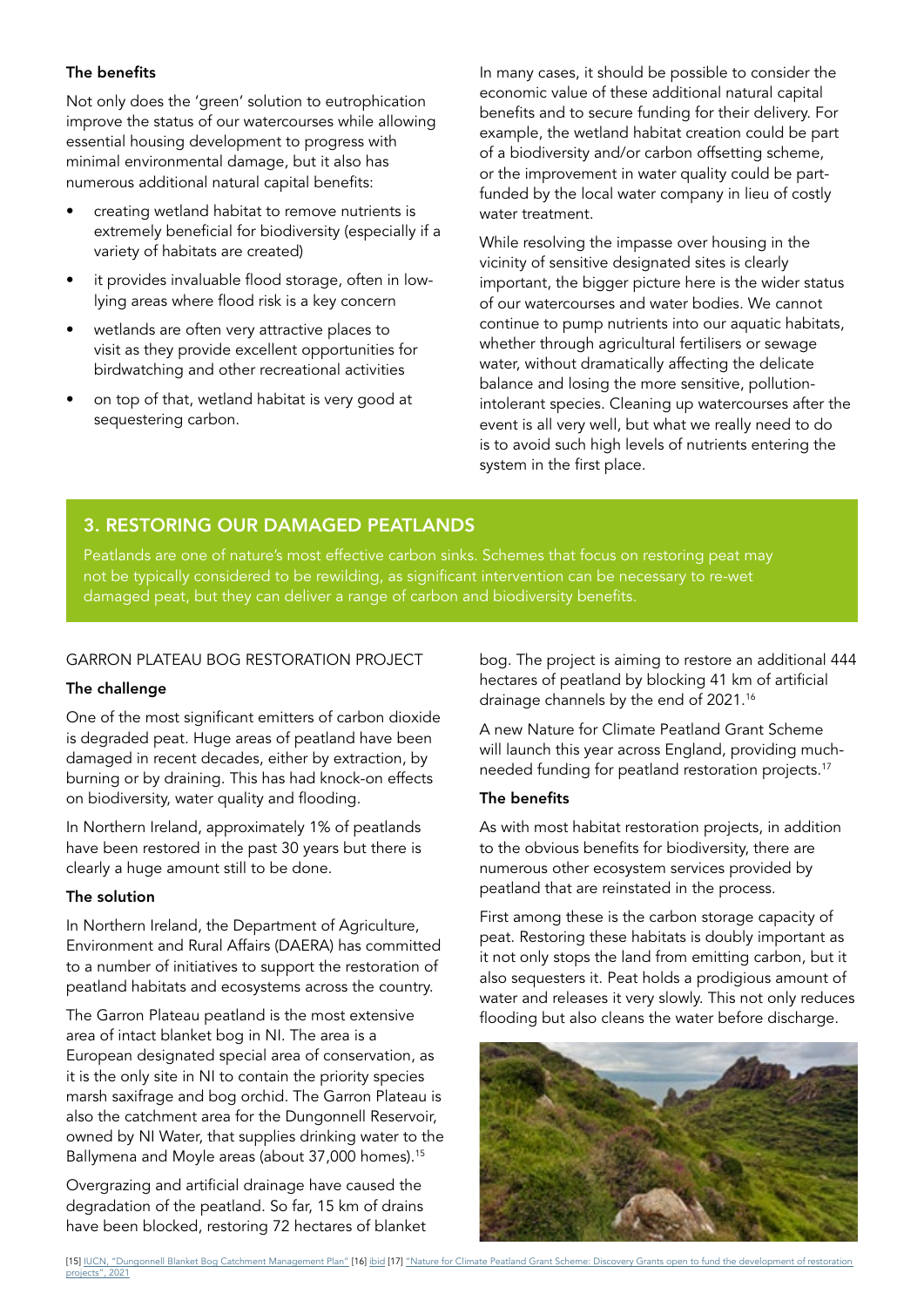## 4. MAXIMISING THE ENVIRONMENTAL AND ECONOMIC BENEFITS OF OUR NATIONAL PARKS

Britain's National Parks are not the nature-rich wildernesses we see in other countries. Rewilding could help us hit our '30 by 30' target: the conservation of 30% of the Earth by 2030.

#### REWILDING THE CAIRNGORMS

#### The challenge

While our National Parks attract many visitors and thus provide a much-needed boost to the rural economy in these areas, restoring nature in these farmed landscapes would make them even more attractive, with knock-on effects on both biodiversity and the local economy.

Unlike almost any other developed country, Britain has no large areas of land in which wildlife, specifically large herbivores and their predators, can roam freely. British National Parks are dominated by privately owned sheep farms and grouse or deer estates, leaving our hills bare. In the US, in contrast, the federal government owns vast swathes of protected public land that is dominated by natural habitat, including National Parks such as Yosemite and Yellowstone.

Although National Park Authorities in the UK can use their planning powers to restrict building and development within park boundaries, they have very few powers to encourage nature recovery over the wider landscape. Therefore, despite conservation initiatives, UK National Parks are nature-depleted and in desperate need of rewilding. There is less woodland cover in the Yorkshire Dales than in London.

The UK has been ranked 189th out of 218 countries for its quality of nature,<sup>18</sup> and this is in part because our National Parks are not the wilderness areas that they are in other countries across the world.

#### The solution

In the UK's largest National Park – the Cairngorms in the Highlands of Scotland – conservationists and landowners have taken on the biggest habitat restoration project in Britain, known as Cairngorms Connect. The driving motivation behind the project is to fulfil a 200-year vision to restore habitats and increase biodiversity in the park.

The group is focusing on restoring waterways, woodlands and marshes like the Insh, a 1000-metre floodplain stretching between Kingussie and Kincraig along the River Spey.19 It is also working to bring native predators back to the National Park after years of human interference. So far, the Cairngorms Connect Predator Project has seen 11 breeding raptor species, from golden eagles to hen harriers, return to the National Park, as well as mammals such as foxes and badgers.<sup>20</sup>



#### The benefits

Rewilding Britain has recently launched a "Wilder National Parks" campaign and has produced an animated video<sup>21</sup> to illustrate how an ecologically degraded upland valley can be transformed into a flourishing nature-rich landscape through rewilding. Among the benefits of this restored landscape are increased biodiversity, reduced flooding, improved water quality, greater carbon sequestration and new opportunities for communities and local economies, for example, nature-friendly farming, forestry, ecotourism and recreation.

Furthermore, studies show that rewilding can bring new opportunities, including jobs and volunteering opportunities, and that nature recovery on marginal land can work well alongside generating income from food production and livestock. Far from compromising their ability to provide an income for rural communities, rewilding our National Parks would enable diversification that would provide a more sustainable future for residents and wildlife alike.

All our National Parks would benefit from this sort of rewilding or habitat restoration. These could be our largest wild spaces, areas where biodiversity could thrive and where people could experience true wilderness. It's time for our National Parks to be more like those around the world: areas where pristine habitats are preserved and at a scale in which species populations can be viable in the long term.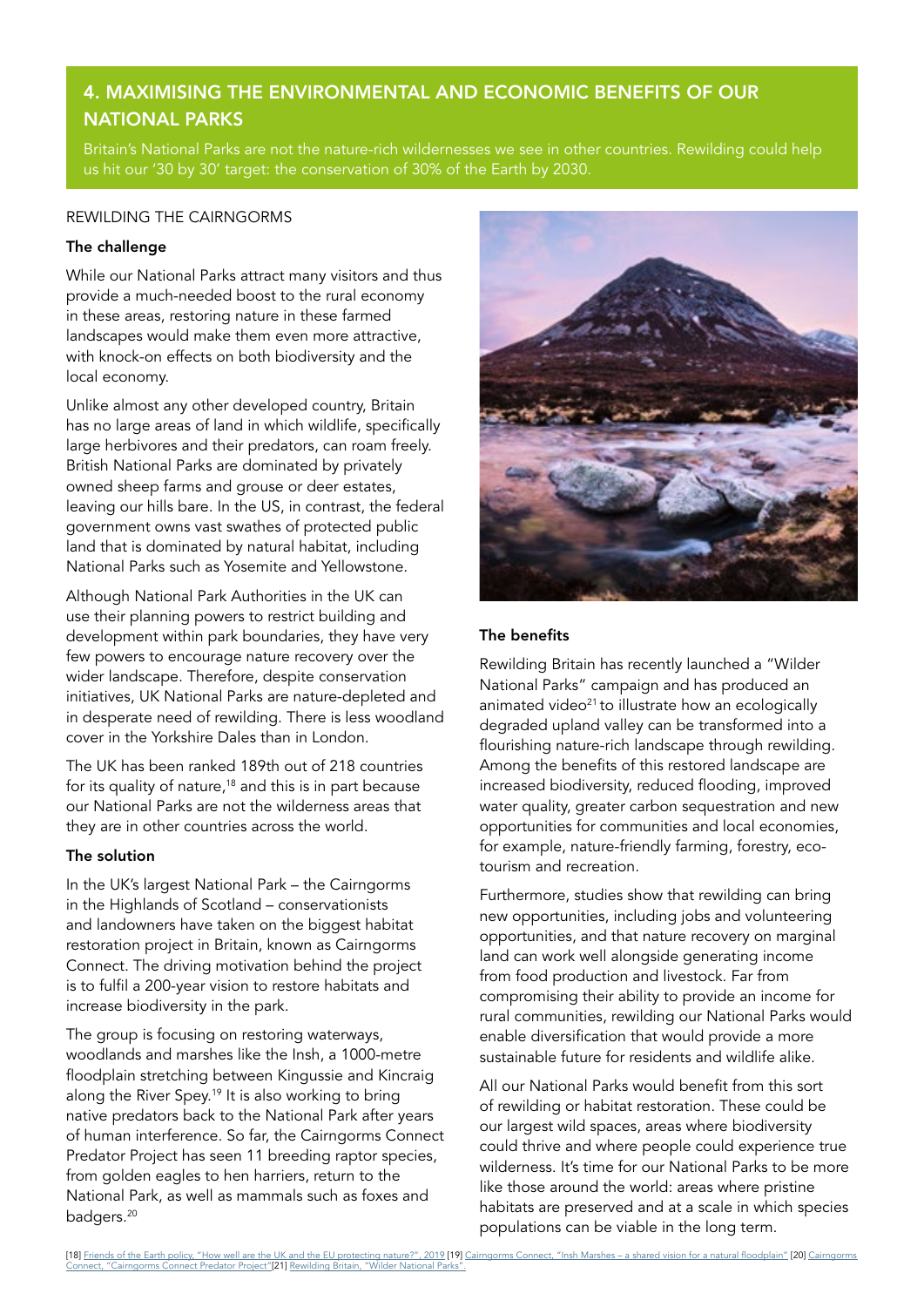### 5. CLEANING UP OUR RIVERS AND WETLANDS

Just like terrestrial habitats, our rivers, streams and lakes are suffering from the damage to their native biodiversity. Rewilding can be applied at a catchment scale.



#### REWILDING THE UPPER BURE, NORFOLK

#### The challenge

Healthy rivers, lakes and wetlands are critical for life on Earth. Now, as we see stark biodiversity loss due to human intervention and the climate crisis, there is an urgent need to restore the health of the waterways in our landscapes.

Intensive farming, pressures from development and worsening climate impacts have left just 14% of England's rivers in good health. Both the recent BBC Panorama programme "The River Pollution Scandal"22 and George Monbiot's "Rivercide" documentary<sup>23</sup> have highlighted how badly we are treating our rivers. As a result, 13% of British freshwater and wetland species are now threatened with extinction,<sup>24</sup> and our rivers are choking with pollution and algal blooms.

True wetlands, such as bogs, marshes, floodplains and salt marshes, have been treated as an inconvenience by humans over millennia and have, as a result, been drained for agriculture and dammed or diverted to make way for development. Wetlands and rivers are now some of Britain's most damaged natural habitats, with fens, bogs and reed beds only clinging on in isolated pockets in most parts of the UK.25 It is estimated that we have lost 90% of Britain's natural wetlands.

Water landscapes are essential for human well-being, for buffering climate change and for biodiversity, so why are we treating them like open sewers? As climate change brings new water challenges, we urgently need to fix our relationship with this vital resource by bringing it into our landscapes again, cleaning and rewilding waterways and reintegrating

wetland habitats into our lives

#### The solution

The National Trust has recently embarked on a waterways project in the Upper Bure in Norfolk, specifically with the aim of improving the environmental status of the river<sup>26</sup>

The Bure is a chalk stream, a rare habitat across Europe and a haven for biodiversity, from southern damselflies and water-crowfoot to otters and kingfishers. In fact, the 200 chalk streams across the globe are mostly found in southern England and France. The clear water from underground chalk springs makes them the perfect source of clean water, providing ideal habitats in which wildlife can thrive.

Historically, the Upper Bure Valley has supported life by providing fertile land for farming, water meadows for grazing, power for milling and fisheries for commercial and recreational use. However, over time, this level of activity has impacted the health of the river and the landscape it supports.

Through various local restoration projects, the National Trust is bringing the river back to life by reprofiling the banks, creating more 'edge' habitat for wildlife, adding gravel into the river to benefit fish and invertebrate populations and creating floodplain wetlands, scrapes and ponds. The organisation is also creating 9 km of new footpaths so the river can be easily accessed by local communities.

#### The benefits

By cleaning up the Upper Bure, the National Trust is reinstating a rare and sensitive habitat and is restoring the stunning biodiversity that goes with it. The organisation is also helping local communities to once again be proud of their wonderful asset, and is encouraging visitors to enjoy its charms, bringing valuable income to the local area.

But the benefits from cleaning up rivers are often felt far downstream, and the Bure feeds into the internationally designated Norfolk Broads, Britain's largest protected wetland area. Cleaning up the Bure and other watercourses that flow into the broads will help increase the ecological status of this critical site.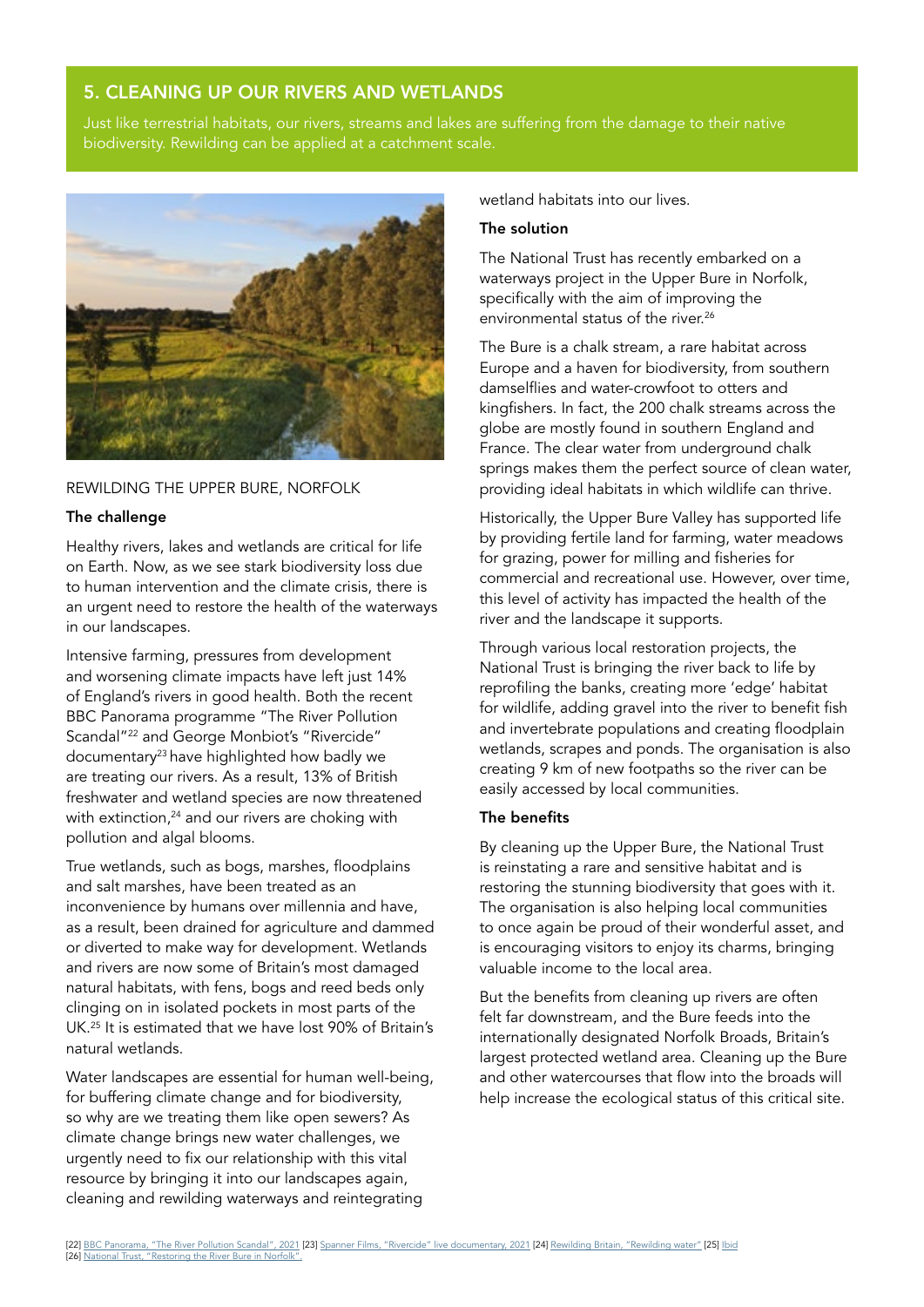#### 6. CARBON SINKS AND TREE PLANTING

Perhaps the most well-known nature-based solution is the planting of trees to sequester carbon. But by planting the right trees in the right place, we can provide a host of co-benefits.

### SENCE VALLEY

#### The challenge

A carbon sink is a forest, ocean or other natural environment that absorbs (or sequesters) more carbon than it releases. In contrast, a carbon source is anything that releases more carbon into the atmosphere than it absorbs, for example, the burning of fossil fuels or the degradation or burning of peat.

While carbon is essential to all life on earth, increased human activity is producing too much, to the point that emissions are trapped in the atmosphere, resulting in the extreme weather and rising sea levels we see today: all symptoms of the climate crisis. We are releasing more carbon into the atmosphere than the Earth's natural carbon sinks can absorb, and this is why protecting them (and indeed, creating more) is vital.

Humanity's continued reliance on fossil fuels for energy means billions of tonnes of carbon are released into the atmosphere every year. Forests are some of the world's largest carbon sinks, yet despite their importance, an area the size of a football pitch is destroyed every second.

In the UK, the net annual rate of carbon dioxide accumulation by our forests is projected to fall from around 21 million tonnes of CO $_{\textrm{\scriptsize{2}}}$  in 2020 to around 19 million tonnes by 2030.27 As climate impacts worsen and calls to fix our relationship with nature grow louder, it is time to turn the tide and increase woodland cover, both in the UK and across the globe.



#### The solution

Throughout the winter of 2019–2020, Forestry England, with significant help from numerous local community groups, from the scouts to the Women's Institute, planted 100,000 trees on the 100 acres of land adjacent to Sence Valley in north-western Leicestershire, as part of the centenary woodland creation project.<sup>28</sup>

The new woodland, with 17 different tree species included in the planting regime, has been designed to be sustainable and resilient, while performing an essential carbon sequestration function. Additional wild flower meadow and wetland habitats have been created within the woodland to add to the biodiversity value of the restoration while still sequestering carbon.

Forestry England will be recording and surveying the land to ensure that the woodland is healthy and is providing the best possible habitats for local flora and fauna.

#### The benefits

Planting trees is fundamental to reversing climate change. In 2000, the Edinburgh Centre for Carbon Management (ECCM) concluded that the only way to fight climate change was to combine vigorous fossil fuel emission reductions with a voluntary programme for improving forestry management, forest conservation and reforestation.29

New woodland is invaluable for biodiversity; it reduces the air temperature and humidity, holds back water to reduce flood risk and improves water and air quality.

The Sence Valley project is just one of many such schemes across the country, where tree-planting is being used not just to create a carbon store but also to provide these numerous other benefits. But one of the most important mantras has to be "the right tree in the right place". Too often in the past, carbonoffsetting schemes have planted trees in the wrong location, often removing other important habitats, such as peatland, in the process and introducing tree species, and indeed woodland habitats, where they do not belong.

To be most effective, tree planting schemes need to be ecologically appropriate, well planned and sensitive to the local environment. Where this is ensured, the biodiversity gains, as well as the other benefits such as carbon sequestration, flood protection and recreational enjoyment of the countryside, can be enormous.

[27] <u>[Forest Research, "Carbon sequestration"](https://www.forestresearch.gov.uk/tools-and-resources/statistics/forestry-statistics/forestry-statistics-2018/uk-forests-and-climate-change/carbon-sequestration/)</u> [28] <u>[Forestry England, "Sence Valley centenary woodland creation project.](https://www.forestryengland.uk/sence-valley-centenary-woodland-creation-project)"</u><br>[29] <u>[FAO, "Forests and climate change, Carbon and the greenhouse effect "](C:\Users\HNewhill\Downloads\fao.org\3\ac836e\AC836E03.htm)</u>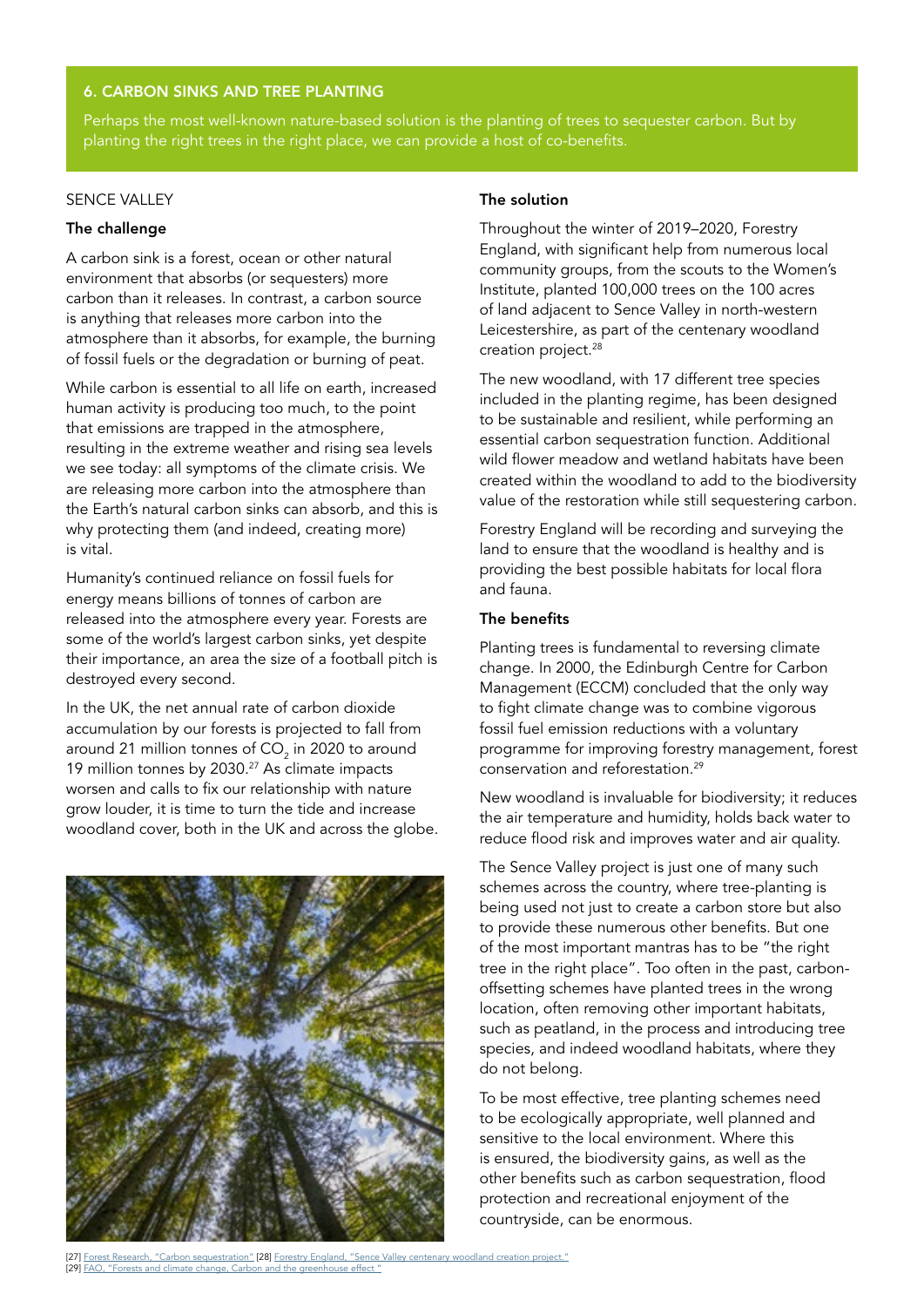#### 7. NATURAL FLOOD MANAGEMENT

A significant challenge in the UK as a result of a changing climate is an increase in the incidence of flooding. Replacing carbon-intensive, man-made solutions with natural flood management is cost-effective and provides a range of further benefits to people.



THE SUSSEX FLOW INITIATIVE AND BEAVERS IN THE KNAPDALE FOREST, SCOTLAND

#### The challenge

Flooding is a natural part of a river's annual cycle, but human disruption to natural hydrological systems, specifically through the canalisation of watercourses, increased run-off from overgrazed sheep pasture and urban hardstanding and too much development in floodplains, has reduced the capacity of the landscape to absorb excess water.

Flooding costs the UK economy between one and five billion pounds annually. Currently, natural flood management makes up less than 1% of the flood defence budget, despite it being both cheaper and more sustainable.30 In terms of the human impact, more than five million people live and work in 2.4 million properties that are at risk of flooding from rivers or the sea, one million of which are also at risk of surface water flooding.<sup>31</sup>

#### The solutions

Two initiatives at opposite ends of the country illustrate how flood risk can be effectively reduced while at the same time having significant knock-on benefits for the environment.

Launched in 2012, the Sussex Flow Initiative is a natural flood management project working with and restoring natural processes to reduce flood risk within the county's River Ouse catchment.<sup>32</sup> The initiative

works with landowners and locals to create natural features designed to slow and store water in the landscape to help reduce flood peaks.

These features include: 33

- re-wooding landscapes to reduce flooding and run-off
- planting hedgerows across slopes to capture rain
- restoring natural washlands
- reversing drainage of woodland and heathland
- replicating nature by placing 'leaky dams' made of tree branches and trunks upriver along the River Ouse
- introducing flood storage ponds.

Natural flood management is arguably best delivered by the Eurasian beaver, as illustrated by the Knapdale River beaver reintroduction project in Scotland. The beaver is native to Britain but has been missing from our landscape for over 400 years. It is one of nature's most prolific engineers and could be fundamental to the cost-effective reduction of flood risk in our most vulnerable catchments. Through the building of dams, the digging of canals and the creation of dead wood on which many species depend, beavers not only perform an extremely valuable flood storage function but also create and maintain habitats where an abundance and diversity of life can flourish.

Significant work to rehabilitate this once-abundant species is being taken on by government and the conservation sector. After becoming extinct in the 16th century, the species is being reintroduced to sites across England, Scotland and Wales.<sup>34</sup> In Mav 2009, the Scottish Government gave permission for the reintroduction of the beaver to Knapdale Forest. In partnership with the Royal Zoological Society of Scotland and Forestry and Land Scotland, the Scottish Beaver Trial was one of the largest reintroduction projects in Europe.35

The project lasted five years and has been an overall success. In 2010, the first beaver pup was born and today the Scottish beaver population remains relatively stable. In 2016, two years after the conclusion of the trial, the beavers were granted native species status by the Scottish Government, thus ensuring their continued protection.<sup>36</sup> After the success of this trial, there have been beaver reintroduction projects across Scotland, Wales, Devon, Cheshire and Dorset.

[30] <u>[Rewilding Britain, "Rewilding to enable natural flood management".](https://www.rewildingbritain.org.uk/blog/rewilding-to-enable-natural-flood-management)</u> [31] <u>Environment Agency, "National flood and Coastal Erosion Risk Management Strategy for England", 2020</u><br>[32] <u>Sussex Wildlife Trust, "Sussex flow</u> [35] [Scottish Wildlife Trust, "Scottish Beavers"](https://scottishwildlifetrust.org.uk/our-work/our-projects/scottish-beavers/) [36] [Environment and Society Portal, "Resistance and rewilding: The return of Beavers to Knapdale forest", 2019](http://www.environmentandsociety.org/arcadia/resistance-and-rewilding-return-beavers-knapdale-forest)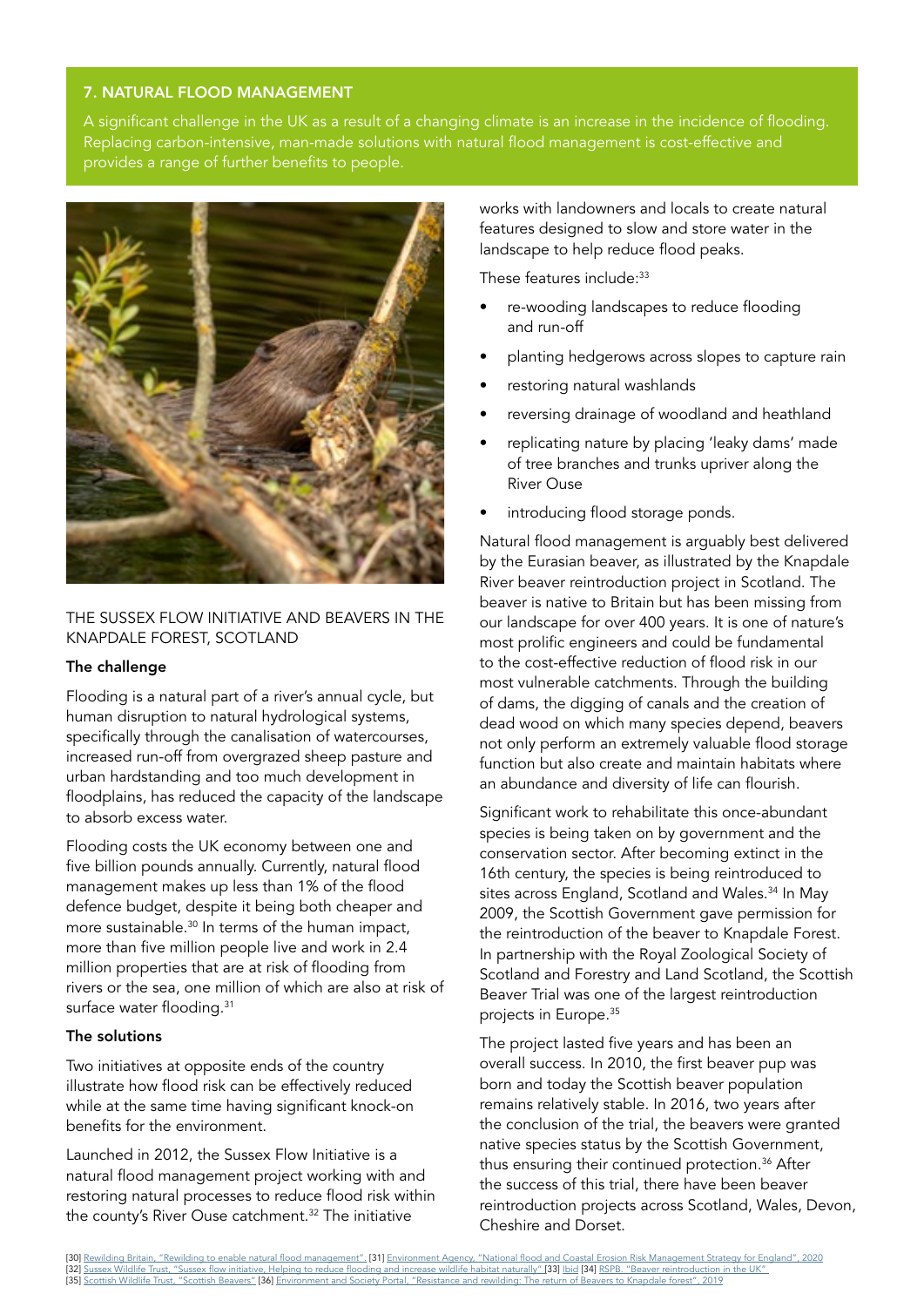#### The benefits

The creation of floodplain woodlands as part of the Sussex Flow Initiative has enabled better flood management by increasing the landscape's natural ability to absorb excess water and reduce flooding. Rainwater is absorbed into tree-covered soil at 67 times the rate at which it is absorbed into grasscovered soil, thus preventing water from running over land and flooding rivers and other watercourses.<sup>37</sup>

In addition, the creation of natural flood-storage ponds has enabled the storage of huge amounts of floodwater (as well as having benefits for wildlife and carbon sequestration), while 'leaky dams' not only help to prevent flooding, but also benefit the surrounding area by reducing soil erosion, stabilising riverbanks and ensuring a slow release of water into the area.

The beaver dams in Knapdale perform very similar functions: holding back water, releasing it slowly and creating a variety of aquatic habitats, but with the added benefit of providing a wildlife experience that can bring additional revenue into rural economies.

Whether using beavers or not, letting our rivers and floodplains behave more naturally and restoring natural habitats in these areas will have a wide variety of environmental and socio-economic benefits. As climate change leads to ever more extreme flood events, the ability of the environment to absorb excess water and release it much more slowly, thus avoiding the damage caused by flash flooding, will become increasingly important.

#### 8. REGENERATIVE AGRICULTURE

We shouldn't have to choose between nature and food. Regenerative agriculture enables us to balance the different benefits we receive from nature by bringing the principles of rewilding into the management of the soil that grows our crops.

#### GROUNDSWELL, A PRACTICAL AND SUSTAINABLE AGRICULTURAL SHOW

#### The challenge

For many decades, our agricultural systems have become ever more intensified. Huge quantities of pesticides and fertilisers have been administered across the landscape with devastating consequences for our soil and aquatic systems. Furthermore, in addition to this damage, the simple practice of ploughing releases enormous quantities of carbon into the atmosphere every year.

While a recent article suggesting that we only have 100 harvests left in our UK soil has since been called into question,<sup>38</sup> it is certainly the case that our soil is in very poor health. If we are to continue to be able to farm the land for generations to come, it's clear we need a more sustainable approach to farming; one that respects the importance of the soil biota, increases biodiversity and reduces carbon emissions.

#### The solution

Regenerative agriculture is an approach to farming that focuses on the gradual regeneration of the topsoil, increasing biodiversity, improving the water cycle, enhancing ecosystem services, increasing resilience to climate change and generally strengthening the health and vitality of soil. A recent video made by Carbon Neutral Cambridge, "From the Ground Up",39 explains the principles and interviews farmers implementing the system.

Groundswell, which originated in Hertfordshire, is a practical agricultural show that provides a forum for anyone interested in food production or the environment to learn about the theory and practical application of regenerative farming. This includes the introduction of no-till systems, the planting of cover crops and the reintroduction of livestock into the arable rotation, with a view to improving soil health.

The show is a two-day event, featuring talks, forums and discussions from leading international soil health experts, experienced arable and livestock farmers and agricultural policy experts, along with direct-drill demonstrations and agriculture technology (AgTech) innovators. The aim is to encourage those farmers who are perhaps unsure about changing their practices to make the switch to a more sustainable approach.

#### The benefits

By not ploughing, but instead, directly drilling into the soil, the soil structure is protected and carbon emissions are very significantly reduced, which are key for the health and ecology of the soil and its water retention capacity. Healthy root systems are maintained along with complex interactions with fungi and other crucial soil organisms.

Planting nitrogen-fixing cover crops further increases biodiversity while simultaneously returning nutrients to the soil. It also provides forage for livestock, which can be used to 'mob graze' the cover crop: high density grazing over a short duration to ensure a longer than usual crop recovery period. The cows fertilise the soil naturally as they graze.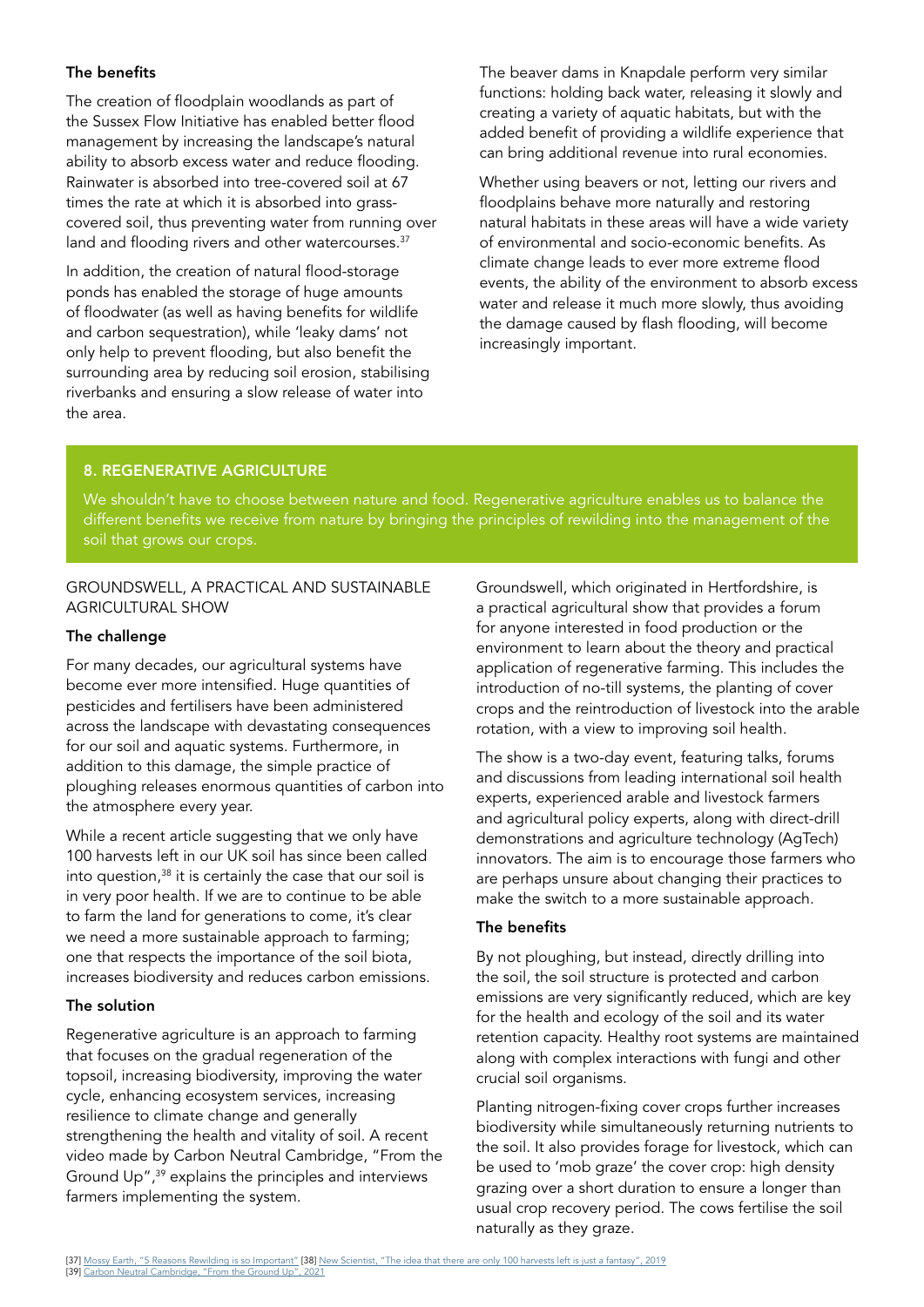#### 9. GREEN ENERGY

There is great scope to combine nature-based solutions and rewilding schemes with other societal needs, like the generation of clean energy.

#### SWANSEA BAY TIDAL LAGOON

#### The challenge

The mounting threat of the climate crisis means that the need to generate renewable energy is becoming ever pressing. Renewable energy is a clean solution to the problem of providing for human demand without depleting the world's natural resources and emitting the carbon that contributes to the impacts we see today.

#### The solution

The UK has some of the world's largest tidal ranges, with the bays and estuaries on the western side of the country lending themselves particularly to potential tidal energy schemes.

Swansea Bay Tidal Lagoon in South Wales is set to be the world's first tidal lagoon power plant and will contribute significantly to meeting the UK's need for affordable low-carbon energy. A tidal lagoon is essentially a U-shaped breakwater built out from the coast with a band of hydro-turbines within it. Seawater fills and empties the man-made lagoon as the tides rise and fall. Renewable electricity is thus generated on both the incoming and outgoing tides, four times a day, every day.

Owing to the significant tides on the west coast of Wales, keeping the turbine gates shut for just three hours means that there will be a 4-m height difference between the water inside and outside the lagoon. Power is generated as the water rushes through the 60-m-long draft tubes, causing the 7.2-m diameter hydro-turbines to rotate.40

#### The benefits

The Swansea Bay Tidal Lagoon is predicted to power around 155,000 Welsh homes each year: approximately 90% of the homes in Swansea Bay. This will reduce the need for fossil fuels, the main driver of the climate crisis.<sup>41</sup>

The lagoon has an estimated life of at least 120 years, meaning it will last twice as long as a nuclear facility and five times longer than an offshore wind farm. The timing and volume of daily tidal movements is predictable, making it the most reliable form of renewable energy. Unlike nuclear power plants, no complex and expensive decommissioning is required.

The lagoon will also provide other environmental and socio-economic benefits:

- A lobster and oyster hatchery will be built and plans for an integrated multi-trophic aquaculture (IMTA) facility (a means to enable a number of different species to live together for environmental and economic benefit) are being discussed.
- The lagoon will offer the prospect of restoring the native Swansea oyster population, thus restoring a former key industry for the city that provided 500 local jobs and landed 16 million oysters per year at its peak in the late 1800s.<sup>42</sup>
	- Oyster reefs clean the water, recycling nutrients and helping to protect against coastal erosion.
	- Over the years, oysters have been vulnerable to over-harvesting, habitat loss, pollution and disease, with populations suffering declines of over 95% in Wales.



[40] [Tidal Lagoon Power, "Harnessing the power of our tides](http://www.tidallagoonpower.com/projects/swansea-bay/)." [41] [Ibid](http://www.tidallagoonpower.com/projects/swansea-bay/) [42] [Tidal Lagoon Power, "Opportunities and Benefits."](http://www.tidallagoonpower.com/projects/swansea-bay/opportunities-and-benefits/)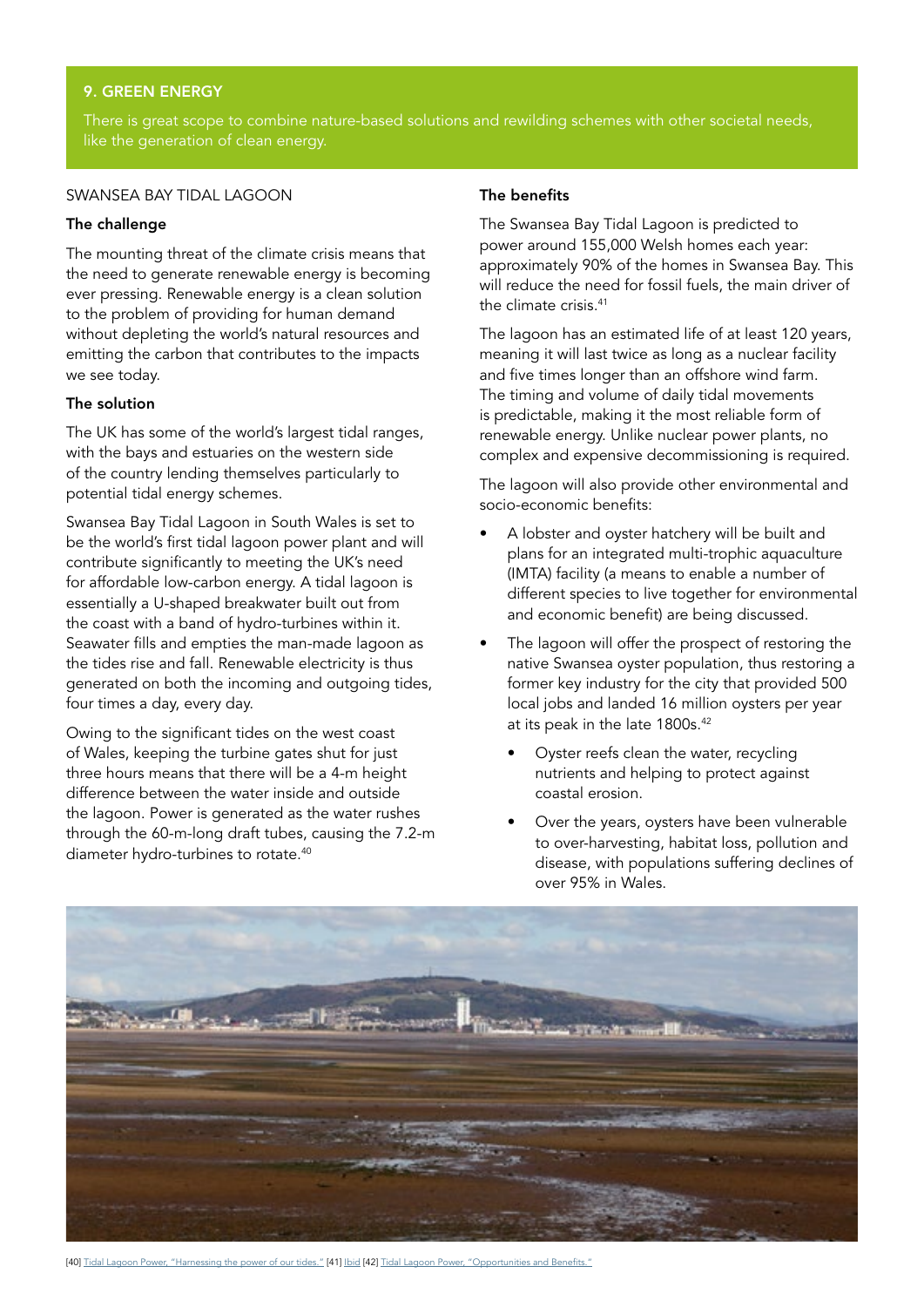The structural complexity of the building materials for the scheme will play an important role for the diversity of animals and plants inhabiting the lagoon wall. Rocks of different sizes, roughness and porosity will be used to create an artificial reef system, offering opportunities for new habitats to be developed and used by a large variety of marine species.

The Swansea Bay Tidal Lagoon project has been developed as a 'pathfinder' project for the renewable energy industry, and it forms part of a potentially wider programme of six tidal lagoon projects in UK waters. If built, these would be capable of generating sufficient energy to supply approximately 8% of the UK's total energy.

It is important to note that tidal energy schemes can also have adverse environmental effects, as alterations in sediment flows often lead to the loss of sandbank and mudflat habitats that are important for wading birds associated with Special Protection Areas. Such impacts clearly need to be addressed (e.g., by habitat creation schemes elsewhere, such as managed retreat) to ensure that the value of the renewable energy is not compromised by a net decrease in the habitat available to these important species.

#### 10. REWILDING TO PROTECT RARE OR ENDANGERED SPECIES

Rewilding is often thought of as a means of reintroducing long-lost species, but it can be used to protect the last strongholds of species struggling against habitat loss or degradation.

#### MOUNTAIN HARES IN ENGLAND

#### The challenge

The iconic mountain hare, which turns white in the winter, was once found across the UK's uplands, but hunting has curbed its populations to areas of Scotland. A subspecies, the Irish hare, remains on the Emerald Isle. In the 1870s, English landowners attempted to reintroduce mountain hares to England, but most efforts failed. However, a small group in the Peak District survived and spread, eventually establishing itself across the National Park.

In recent decades, that population has been put at risk by a combination of hunting, habitat loss and degradation and road traffic accidents. The population is now so small that it is not known whether it is genetically diverse enough to survive. Climate change also threatens this, our only native hare species. Hot dry summers can result in moorland fires, killing the hares and destroying their habitat, while milder winters with less snow mean that the white mountain hares stand out more, so suffer more predation.

#### The solution

Several organisations are working together to try to protect the mountain hare across the UK, including NatureScot, the British Trust for Ornithology and The Mammal Society, that are working with other conservation organisations to run surveys across Scotland. The People's Trust for Endangered Species is investigating the genetic viability of the remaining mountain hares in England. It is monitoring populations and exploring how various threats are affecting them through thermal imaging, genetic sampling, camera trap monitoring and geographic information system (GIS) modelling. All of this research is building up to a review of the legal status

of mountain hares, and thus identification of further possible protection measures. By rewilding areas in the Peak District, possibly including further reintroductions, this relic English population could be saved. As the climate continues to change, we may need to consider further reintroductions to rewilded moorland in the north of England if the species is to gain the foothold it needs.

#### The benefits

The mountain hare is an important flagship species. Its survival in England is about more than one species: it acts as an indicator of the health of our uplands and the impacts of land management, hunting, and climate change. Ensuring the mountain hare survives in England will protect a range of upland habitats, supporting birds, invertebrates and rare plants. It will help us to sequester carbon and will deliver enormous well-being benefits to people engaging with the great outdoors.

![](_page_13_Picture_15.jpeg)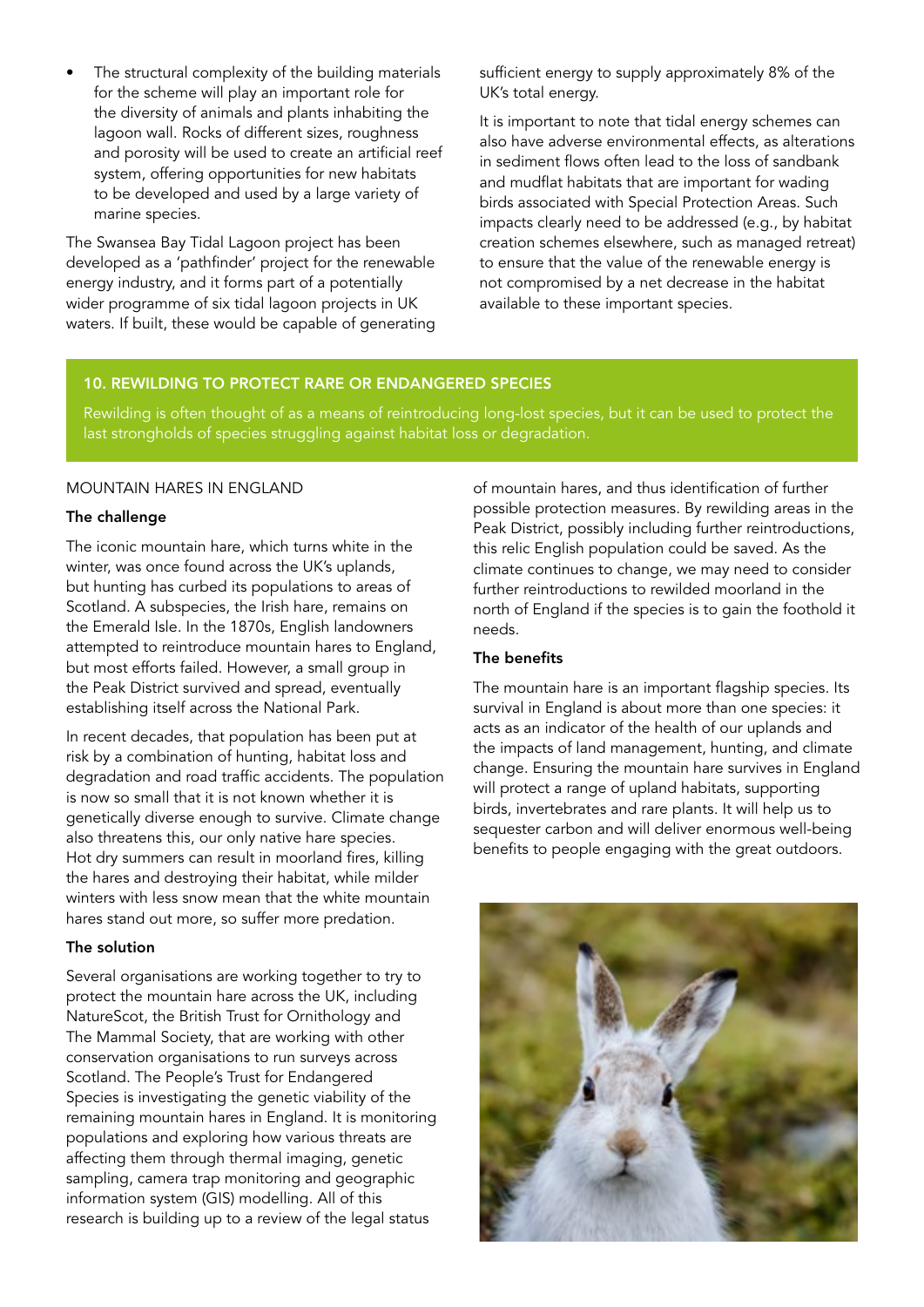![](_page_14_Picture_0.jpeg)

## WHAT CAN WE DO TO REWILD BRITAIN?

At RSK, we specialise in all the above solutions. We work in river restoration, carbon and biodiversity offsetting, renewable energy, rewilding, peatland restoration, regenerative farming, flood management, nutrient neutrality, green infrastructure and the greening of our cities.

Through the establishment of Nature Positive and RSK Wilding and working with our sister RSK group companies ADAS, cbec, Salix and Binnies, we are helping bring together the expertise across the wider group to provide solutions to many of our clients' problems.

Human progress and the protection of the environment need not be mutually exclusive; this is what sustainable development means. It will need a significant mind-shift away from the old ways of unsustainable exploitation and will require us all to do things differently, but new approaches, as shown above, bring greater social, economic and environmental benefits.

![](_page_14_Picture_5.jpeg)

![](_page_14_Picture_6.jpeg)

The climate crisis and catastrophic biodiversity loss are not just things that scientists talk about, they are critical existential threats to humanity that all of us will start to experience. But all is not lost. We are now within the UN Decade on Ecosystem Restoration, a time when the massive, landscape-scale restoration of habitats, not just in the UK but around the world, needs to start happening at pace.

Tree planting, peat restoration, wetland protection and habitat creation will sequester carbon at an enormous rate, will restore biodiversity and will provide a far healthier and more interesting environment in which to live. Combining this work with a complete shift away from fossil fuels into renewable energy will ensure a sustainable future while bringing a huge boost to the economy.